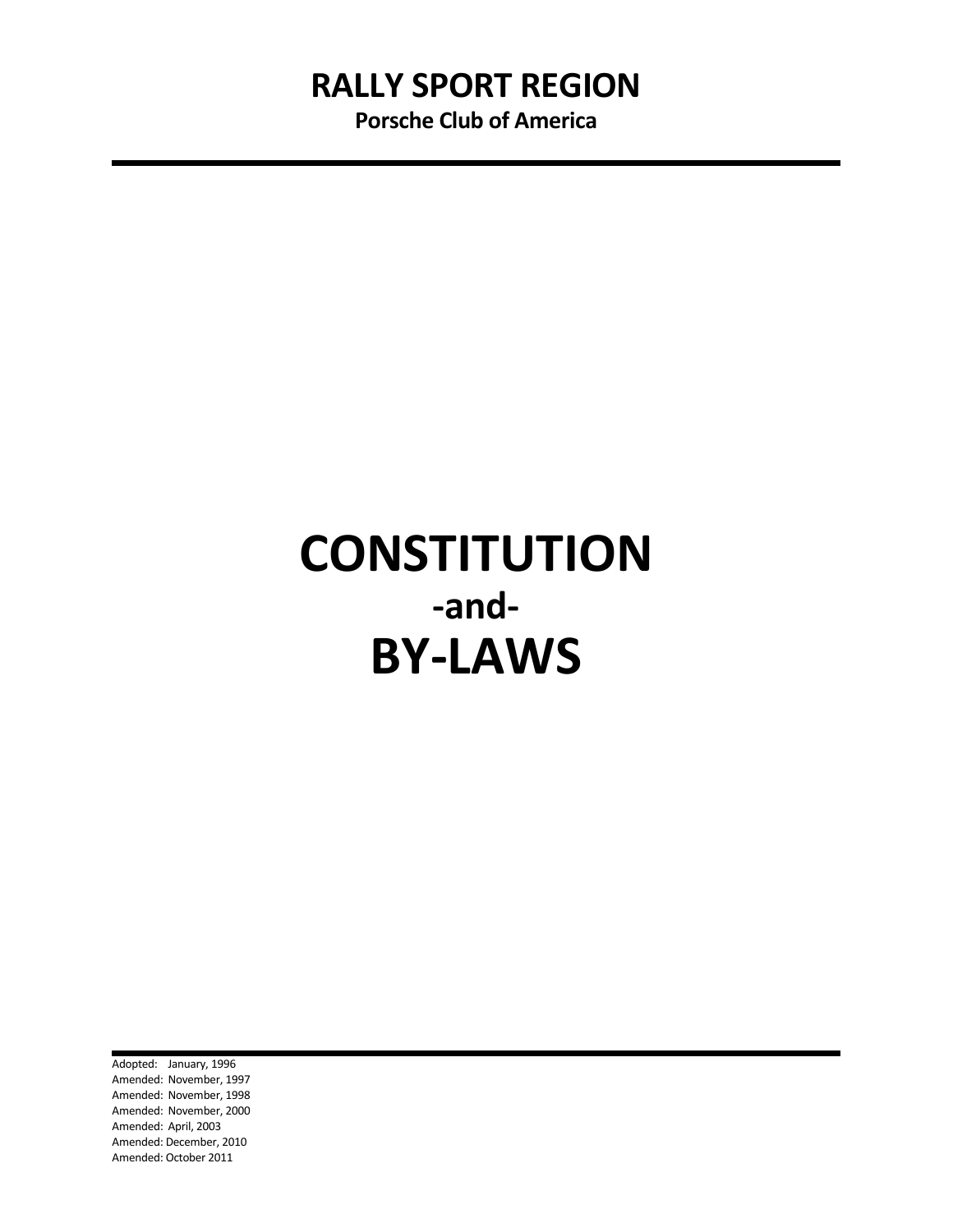**Porsche Club of America** 

# **CONSTITUTION**

#### Table of Contents{PRIVATE }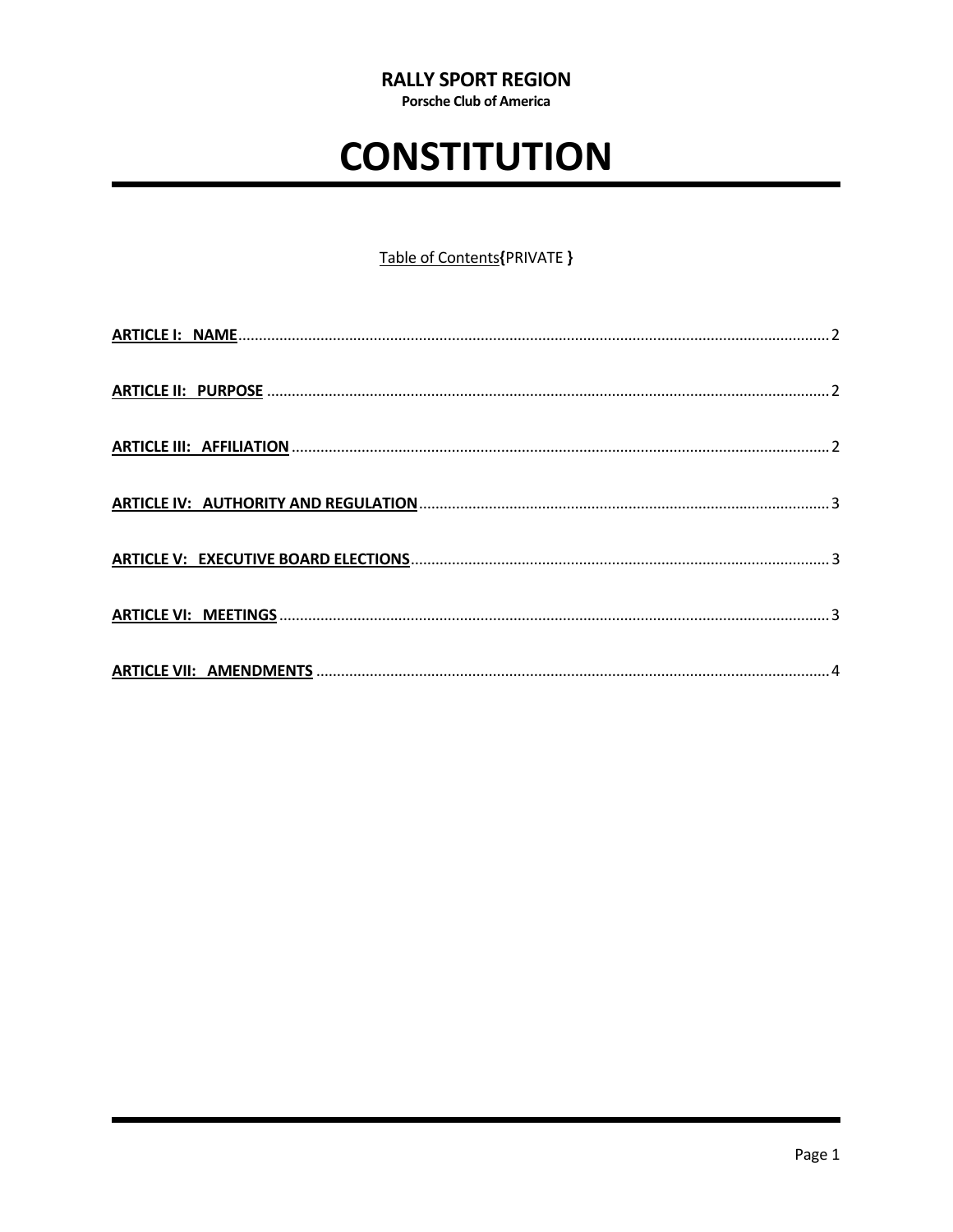Porsche Club of America

# **CONSTITUTION**

#### ${PRIVATE}$  }ARTICLE I: NAME ${tc}$  \l 1 "ARTICLE I\: NAME"}

- SECTION 1. The name of this organization shall be the "RALLY SPORT REGION, Porsche Club of America" ("Club"), and it is incorporated as a non-profit organization under the Laws of the State of Michigan, and the U.S. Internal Revenue Service.
- SECTION 2. The address of this organization shall be determined by the Board.

#### {PRIVATE }ARTICLE II: PURPOSE{tc \l 1 "ARTICLE II\: PURPOSE"}

- SECTION 1. The primary purpose of the Club is to promote the highest standards of courtesy and safety on the roads by encouragement of, and instructions in safe driving techniques. This driver training is offered in several formats:
	- a. Seminars presented by skilled drivers and other experts on safe driving;
	- b. Low speed Autocross competition;
	- c. Driving schools held on private roadways.

Other objectives of the Club are:

- d. The maintenance of the highest standards of operation and performance of the Marque by sharing and exchanging technical information.
- e. The establishment and maintenance of mutually beneficial relationships with the Porsche works, Porsche dealers and service sources such that the Marque shall prosper and continue to enjoy its unique leadership and position in sports car history.
- f. The interchange of ideas and suggestions with other Porsche clubs throughout the world and in such cooperation as may be mutually desirable.
- g. The establishment of such mutually cooperative relationships as may be desirable with other sports car clubs.
- h. The enjoyment and sharing of good will and fellowship engendered by owning a Porsche and engaging in such social and other events as may be agreeable to the membership.
- SECTION 2. This Club shall be politically non-partisan and will not discriminate on any basis.

#### {PRIVATE }ARTICLE III: AFFILIATION{tc \l 1 "ARTICLE III\: AFFILIATION"}

The Club shall be affiliated with the Porsche Club of America, Inc. ("PCA").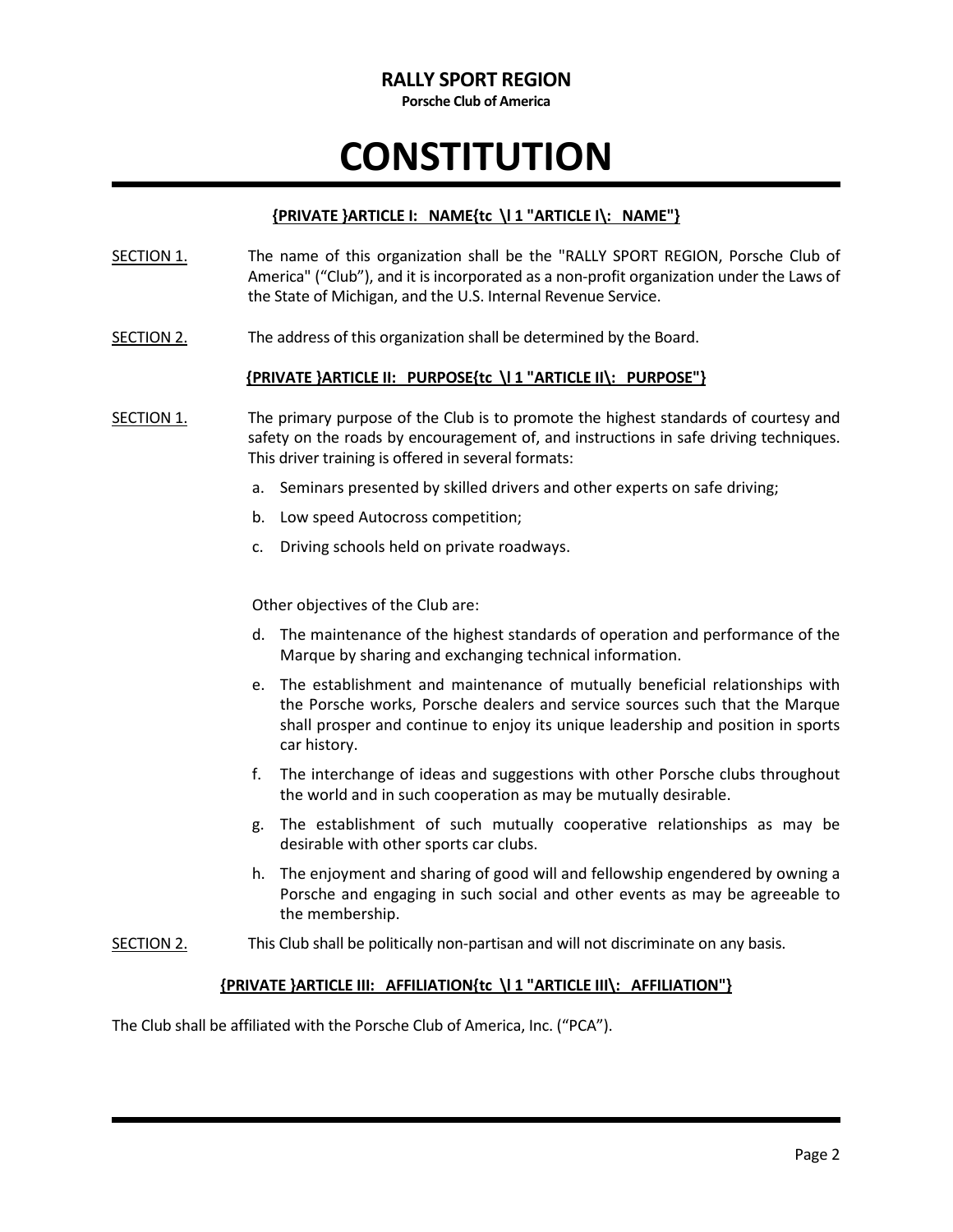Porsche Club of America

# **CONSTITUTION**

#### {PRIVATE }ARTICLE IV: AUTHORITY AND REGULATION{tc \l 1 "ARTICLE IV\: AUTHORITY AND REGULATION"}

- SECTION 1. The Club shall be governed by its Constitution, By-Laws and Policies & Procedures, as promulgated by the Board of Directors; except where superseded by PCA.
- SECTION 2. The governing authority of the Club shall be vested in an Executive Board of Directors whose power shall be enumerated by its By-Laws.
- SECTION 3. Directors shall not be personally liable to the Corporation or its Members for breach of the Directors' fiduciary duty except as provided by Statute.
- SECTION 4. The Club assumes all liability to any person other than the Corporation or its Members for all acts, or omission, of a volunteer Director, occurring on or after January 1, 1996, incurred in the good faith performance of the duties of the volunteer Director.

#### {PRIVATE }ARTICLE V: EXECUTIVE BOARD ELECTIONS{tc \l 1 "ARTICLE V\: EXECUTIVE BOARD ELECTIONS"}

- SECTION 1. The Board shall consist of ten members: (1) the President, (2) the Vice President, (3) seven Board Members At-Large, and (4) the immediate Past-President as an ex-offico Board member. Effective: (January 1, 2011).
- SECTION 2. The term of office shall be two (2) years; or until their successor for the following year is elected. No Board member shall serve for more than two (2) consecutive terms.
- SECTION 3. Elections of all board members shall take place at the A.G.M. meeting.
- SECTION 4. Each member in good standing will be allowed one vote.
- SECTION 5. Elections are conducted as enumerated in the By-Laws.

#### {PRIVATE }ARTICLE VI: MEETINGS{tc \l 1 "ARTICLE VII\: MEETINGS"}

- SECTION 1. The Club shall hold its Annual General Membership meeting at a time and place determined by the Board on an annual basis. Members in good standing shall elect board members of the Club, and consider any changes to the Constitution, By-Laws, and Policies & Procedures, and all other business pertinent to the Club.
- SECTION 2. The date, time, and location of all Club meetings shall be set by the Board and published to the Membership at least 14 days prior to the meeting.
- SECTION 3. Special meetings may be called by the President upon request of the majority of the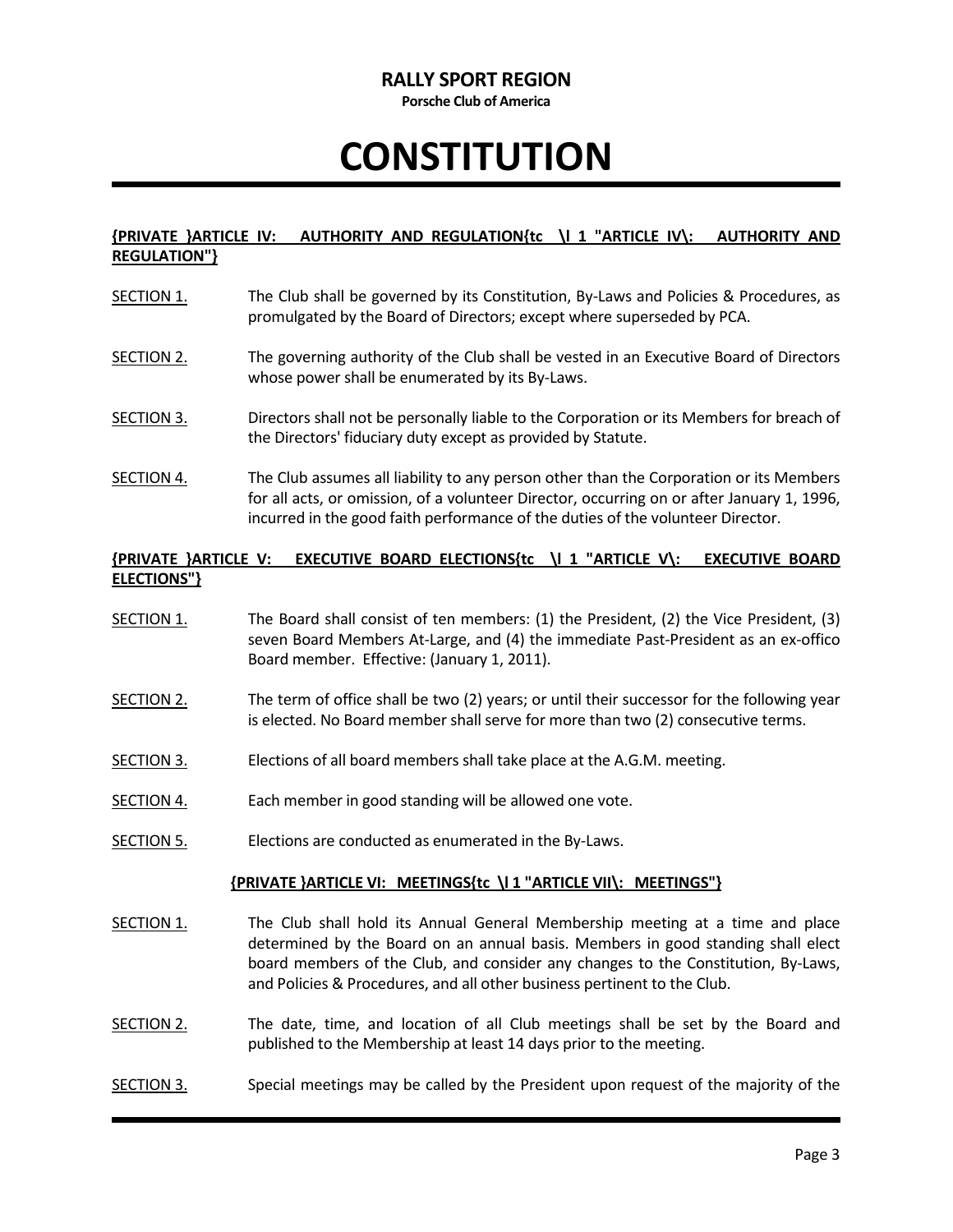Porsche Club of America

# **CONSTITUTION**

Board, or by request of one third (1/3) of the Membership. Such requests must be in writing and must state the reason for the meeting. These requests must be addressed to the Club Secretary and mailed to the address of the Club. The meeting will be held within thirty (30) days of such a request.

#### {PRIVATE }ARTICLE VII: AMENDMENTS{tc \l 1 "ARTICLE VIII\: AMENDMENTS"}

- SECTION 1. Written amendments to the Constitution or By-Laws may be made at any Club meeting. Such amendments must be received by the Club Secretary at least thirty (30) days prior to the meeting. A two thirds (2/3) majority of the Membership present is required for adoption.
- SECTION 2. Amendments from the floor will only be considered at the Annual General Membership meeting and require a two thirds (2/3) majority of the Members present for adoption.
- SECTION 3. Amendments to the Policies & Procedures may be made at any Club meeting and require a simple majority of the votes cast for adoption.

Remainder of page left intentionally blank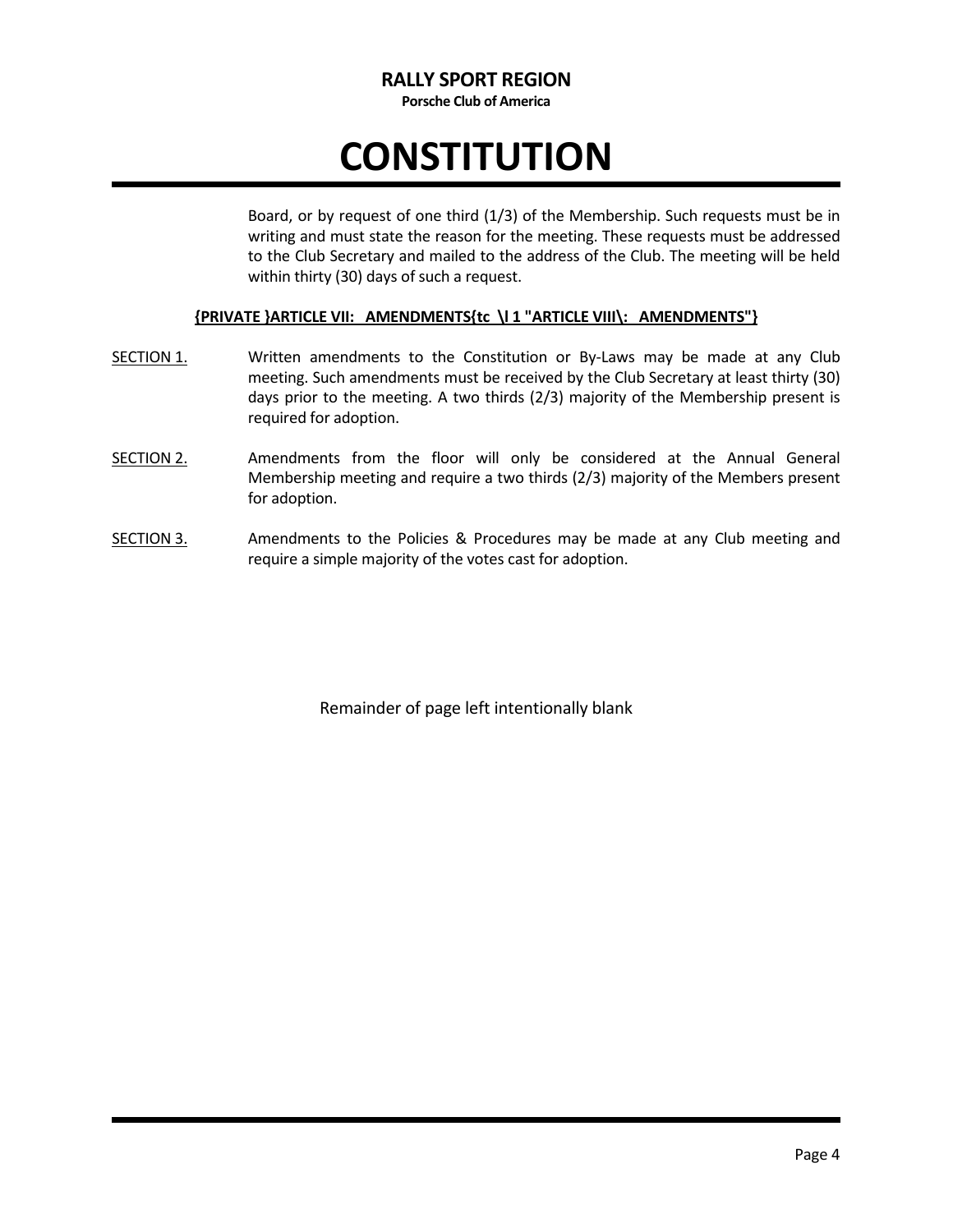**Porsche Club of America** 

### **BY-LAWS**

#### Table of Contents{PRIVATE }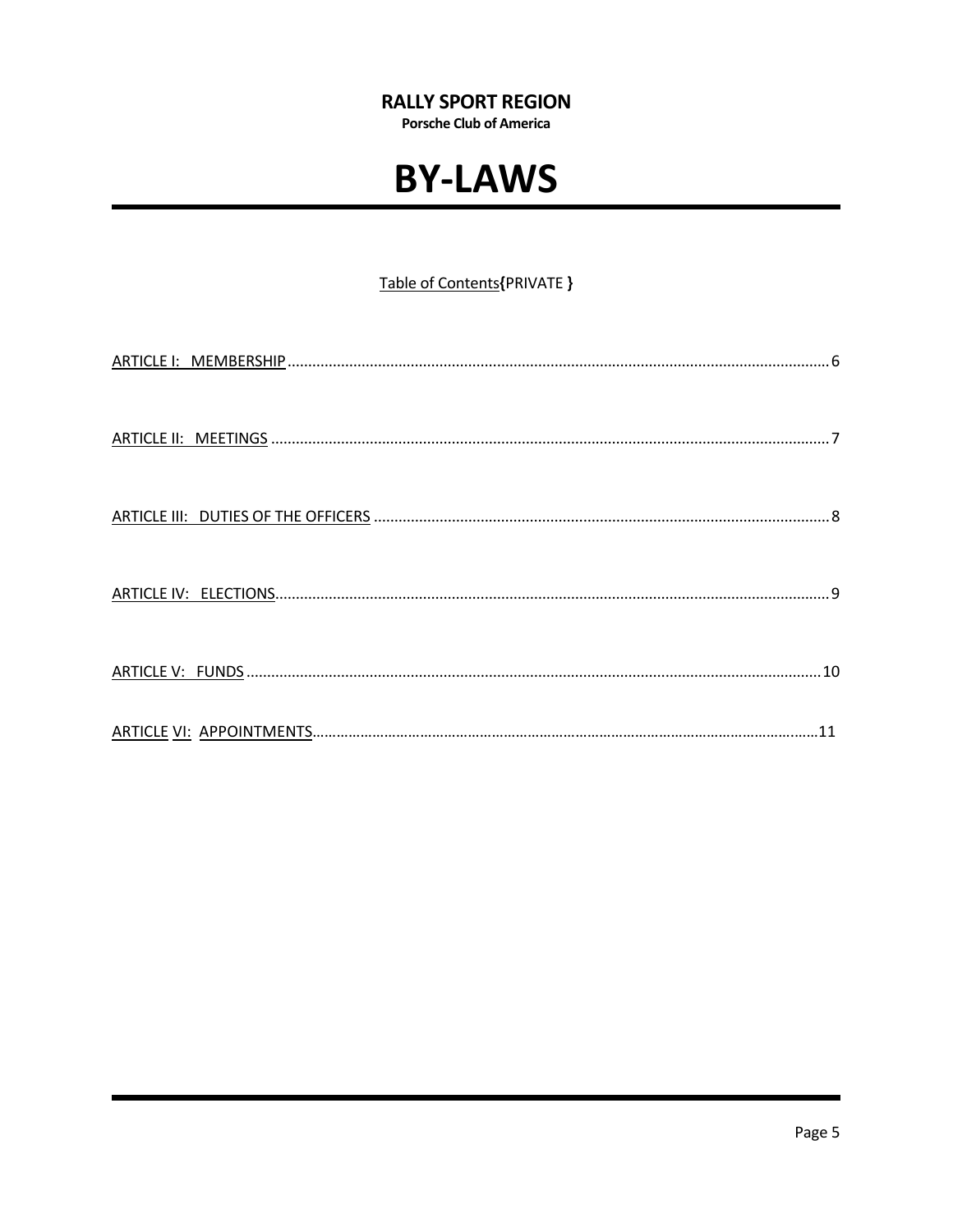Porsche Club of America

### BY-LAWS

#### {PRIVATE }ARTICLE I: MEMBERSHIP{tc \l 1 "ARTICLE VI\: MEMBERSHIP"}

- SECTION 1. Membership in the Club is open to any individual who meets at least one of the following conditions:
	- a. Active Member: Any person 18 years of age or older who owns, co-owns or leases a Porsche may become a member of the Club, provided he is also a member in good standing of PCA, and also provided he makes an application for membership and is approved by the Membership Committee of the Region. Membership may include (if requested by the Active Member) as a Family-Active Member, one other person of the Active Member's immediate family, also 18 years of age or older, restricted to wife, husband, brother, sister, daughter, son, mother or father, whether otherwise qualified for Active Membership by ownership of a Porsche or not.
	- b. Honorary Member: Any person who merits recognition for outstanding interest in or service to the Club, may be elected to Honorary Membership by a two-thirds vote of the Board of Directors. Such membership shall be limited to one year but may be renewed at the option of the Board of Directors.
	- c. Lifetime Member: Any person who is deemed to have performed extraordinary service to the Club may be honored by a two-thirds vote of the Board of Directors. Lifetime Memberships shall provide for a waiver of regional dues and shall accord such members the full benefits and privileges available to Active Members as long as the designated Lifetime Member shall maintain membership in good standing with PCA.
	- d. Affiliate Member: Any person 18 years of age or over, named by the Active Member at time of joining or at renewal of membership, in lieu of a Family-Active Member.
	- e. Associate Member: An Active Member who ceases to own, co-own or lease a Porsche while in good standing, or any person employed by a Porsche-oriented business, interested in the Club and its objectives and having paid Club dues and fees as required.
	- f. Termination of Membership. A member may be expelled by a two-thirds vote of the Board of Directors for conduct inconsistent with the Purpose of the Club or prejudicial to the good order and repute of the Club. An expelled member shall have the right to appeal to the membership of the Club at any regular meeting. The decision by a simple majority of the members assembled at this meeting will be final.
- SECTION 2. Each category of membership, including Family-Active, shall included voting privileges.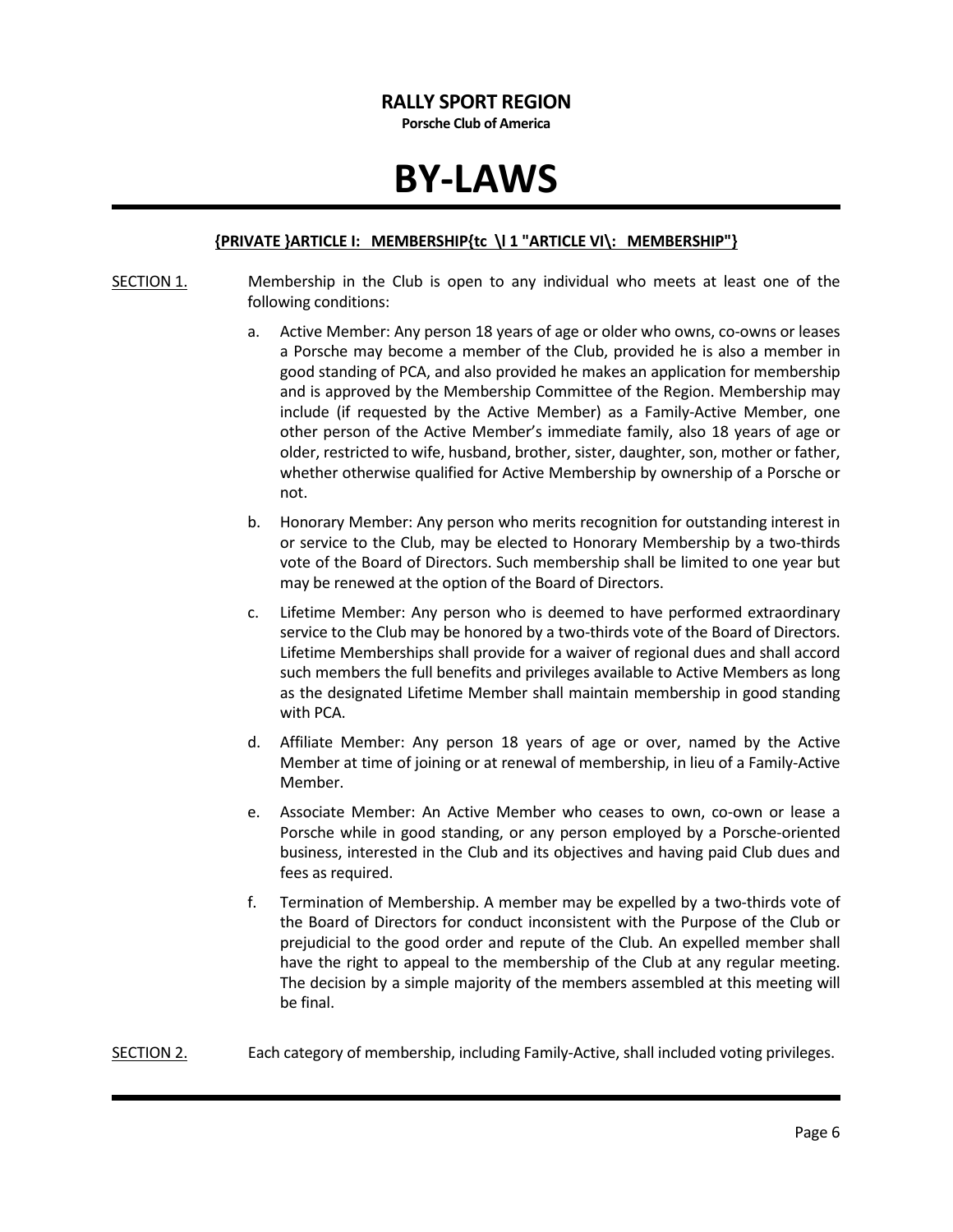Porsche Club of America

### BY-LAWS

#### {PRIVATE }ARTICLE II: MEETINGS{tc \l 1 "ARTICLE I\: MEETINGS"}

- SECTION 1. Board meetings will be held during the first week of every month. Meeting times and places will be determined at the convenience of the Board. Club Meetings shall be the Annual General Membership meetings and other meetings specifically published as Club Meetings.
- SECTION 2. Any Club member in good standing shall have voice at any Club meeting. Voting rights will be governed by the Constitution and By-Laws of the Club. Voting at Board meetings shall be by those Board members present. Alternatively, one or more Board members may participate and vote at a Board meeting by a conference call (or similar communication equipment). The President will vote only to break a tie vote by the Board. (Effective: January 1, 2011).
- SECTION 3. The agenda for all meetings will be as follows:
	- a. Call to order
	- b. Roll call
	- c. Reading of the minutes
	- d. Reports
		- 1. President
		- 2. Vice-president
		- 3. Secretary
		- 4. Treasurer
		- 5. Members-at-large
		- 6. Committee Chairpersons
	- e. Old Business
	- f. Elections
	- g. New Business
	- h. Good of the Club
	- i. Adjournment
- SECTION 4. Robert's Rules of Order, latest edition, shall be used to conduct all meetings of the Executive Board and all other meetings of the Club. Except for those Board members participating by a conference call, the initial vote of the Board shall be by a show of hands. If the President cannot determine the vote by a show of hands, then the second vote shall be by written ballot. (Effective: January 1, 2011).
- SECTION 5. A quorum at a Club Meeting shall be ten (10) per cent of Members in good standing. A quorum for regular Board Meetings and Special Board Meetings shall consist shall be six (6) Board members, not including the President. If the Vice-President is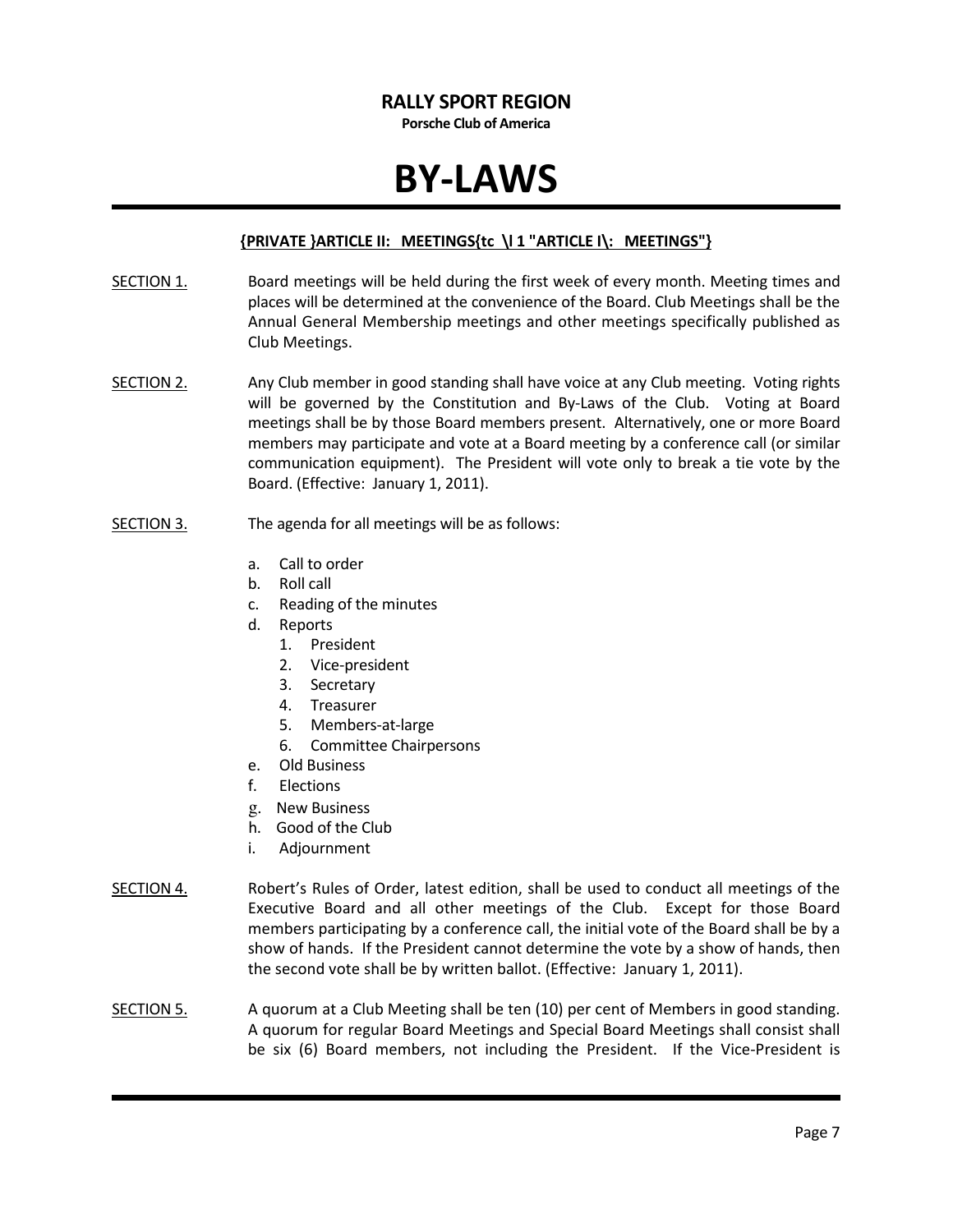Porsche Club of America

### BY-LAWS

presiding in President's absence, the same rule for a quorum shall be in effect. Effective: (January 1, 2011).

- SECTION 6. Committees shall be formed as needed by the President, except as otherwise provided for within the By Laws. Chairpersons of committees shall be appointed by the committee members. All committee chairpersons will report directly to the Executive Board.
- SECTION 7. Any Member of the Club in good standing shall have the right to one vote at any general membership meeting.
- SECTION 8. The Board may take an action without a meeting through a unanimous consent resolution. Such a consent resolution shall have the same effect as a resolution passed at a regular Board Meeting or a Special Board Meeting if the following two criteria are met: (1) all ten Board Members must consent unanimously to the action in writing or by electronic means, and (2) the written consent must be filed with the regular Board minutes. (Effective: January 1, 2011).

#### {PRIVATE }ARTICLE III: DUTIES OF THE OFFICERS{tc \l 1 "ARTICLE II\: DUTIES OF THE OFFICERS"}

- SECTION 1. The President shall administer the affairs of the Club and shall preside over all official meetings. The President shall vote at Board meetings only to break a tie. The President shall appoint committees as needed. The President must give the State of the Club report at the Annual General Membership meeting.
- SECTION 2. The President and the Vice-president shall act as "one" in the form of an Executive Committee. This committee shall make "emergency" decisions that are required immediately. All decisions of this committee are subject to the approval of the Executive Board of the next Board meeting.
- SECTION 3. The Vice-president shall assume the duties of the President in his absence.
- SECTION 4. The Secretary shall be a Club Position, appointed by the President in accordance with Article VI of the By-Laws (Appointments). The Secretary's duties are as follows: (1) record and maintain the minutes and other official records of the Board; and (2) prepare, distribute and receive the Club's election ballots; and (3) act as the Election Chairperson for each election, as more fully set forth in Article IV, Section 4 of the By-Laws. (Effective: October 4, 2011).
- SECTION 5. The Treasurer shall be a Club Position, appointed by the President in accordance with Article VI of the By-Laws (Appointments). The Treasurer's duties are as follows: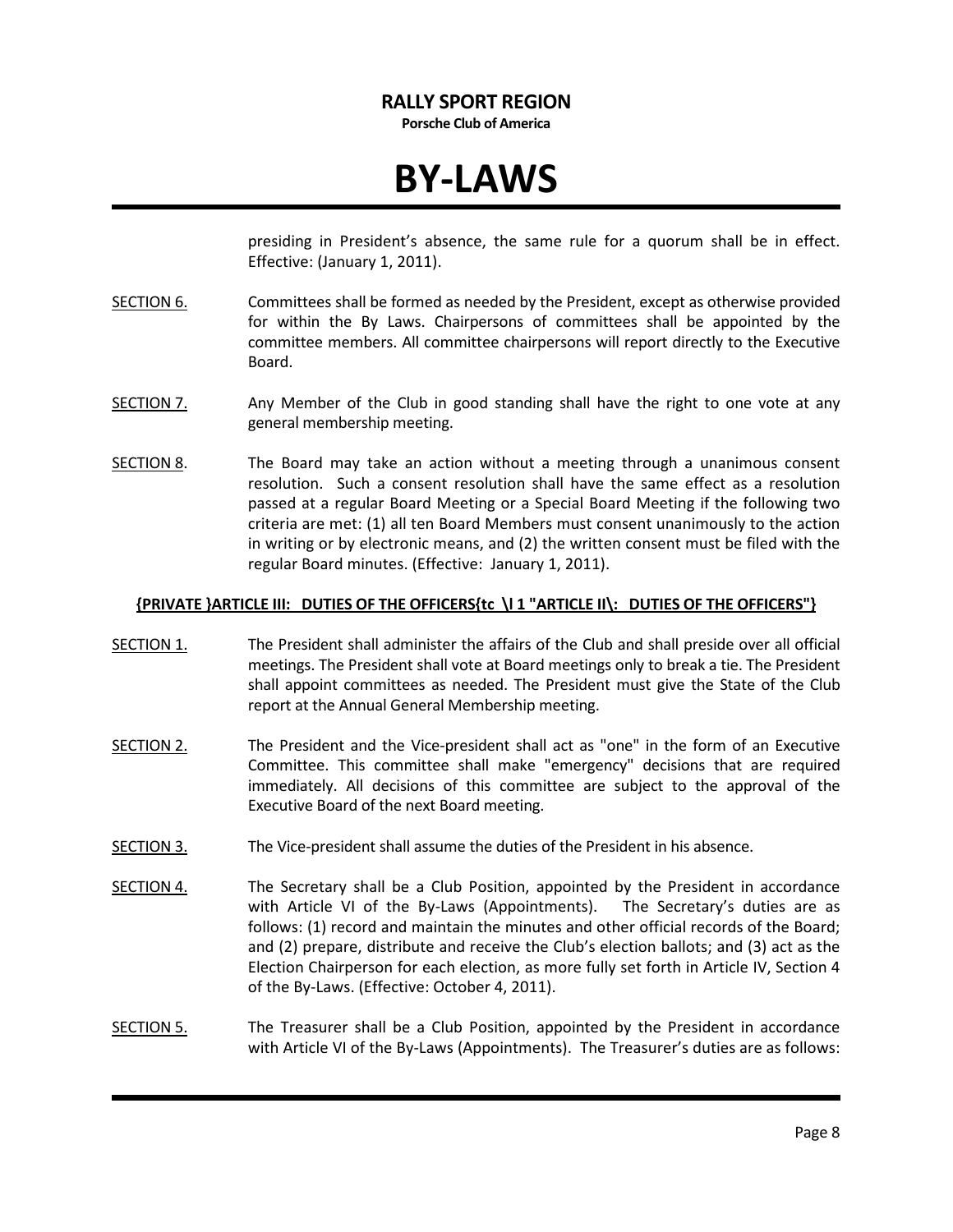Porsche Club of America

### BY-LAWS

(1) maintain all financial records and bank accounts of the Club; (2) sign all drafts on all Club accounts and any corporate documents that financially obligate the Club; (3) prepare and file IRS information and state taxing authority returns as required; (4) prepare a monthly update of all financial activities and balances for approval by the Board; (5) provide periodic reviews of financial activities as requested by the President, the Board, or Club members; (6) provide financial reports that detail all activities and balances at the conclusion of the yearly accounting period for approval by the Board; (7) assist the Board as necessary to determine financial impact of Board decisions. The Board must approve all bank accounts before they are opened. (Effective: January 1, 2011).

- SECTION 6. No Member of the Club Executive Board can maintain another Executive Board position in another organization, if the authority of the second Executive Board position supersedes the authority of the Club.
- SECTION 7. No Board Member will make any unilateral decisions that concern the Club. No Board Member will use the Club in any way for their own personal gain.
- SECTION 8. Board Members shall continue in office until their successors have been duly elected. Any Board Member absent without excuse from three (3) consecutive Board meetings shall forfeit without further formality his membership of the Board. Board Members may be impeached from office with due cause by a simple majority of the Membership. Vacancies within the Board will be filled by appointment by the President, with the approval of the majority of the Board.

#### {PRIVATE }ARTICLE IV: ELECTIONS

- SECTION 1. The vote of a member shall only be cast by that member. No voting by proxy is permitted.
- SECTION 2. There shall be two (2) classes of election by the general membership:
	- 1. Election of the President.
	- 2. Election of other members of the Board of Directors.

The Vice-president shall be elected by the Board of Directors, from amongst the Directors, at the next Board meeting. Other members of the Board of Directors shall be the Members-at-Large. A Member-at-Large, who is elected to the Office of President or the Vice-president shall relinquish the rest of his or her term as Member-at-Large and serve a full term in the elected Office. Candidates may challenge for both classes of election concurrently. (Effective: December 7, 2010).

SECTION 3. Nominations may be made by the membership from the floor in accordance with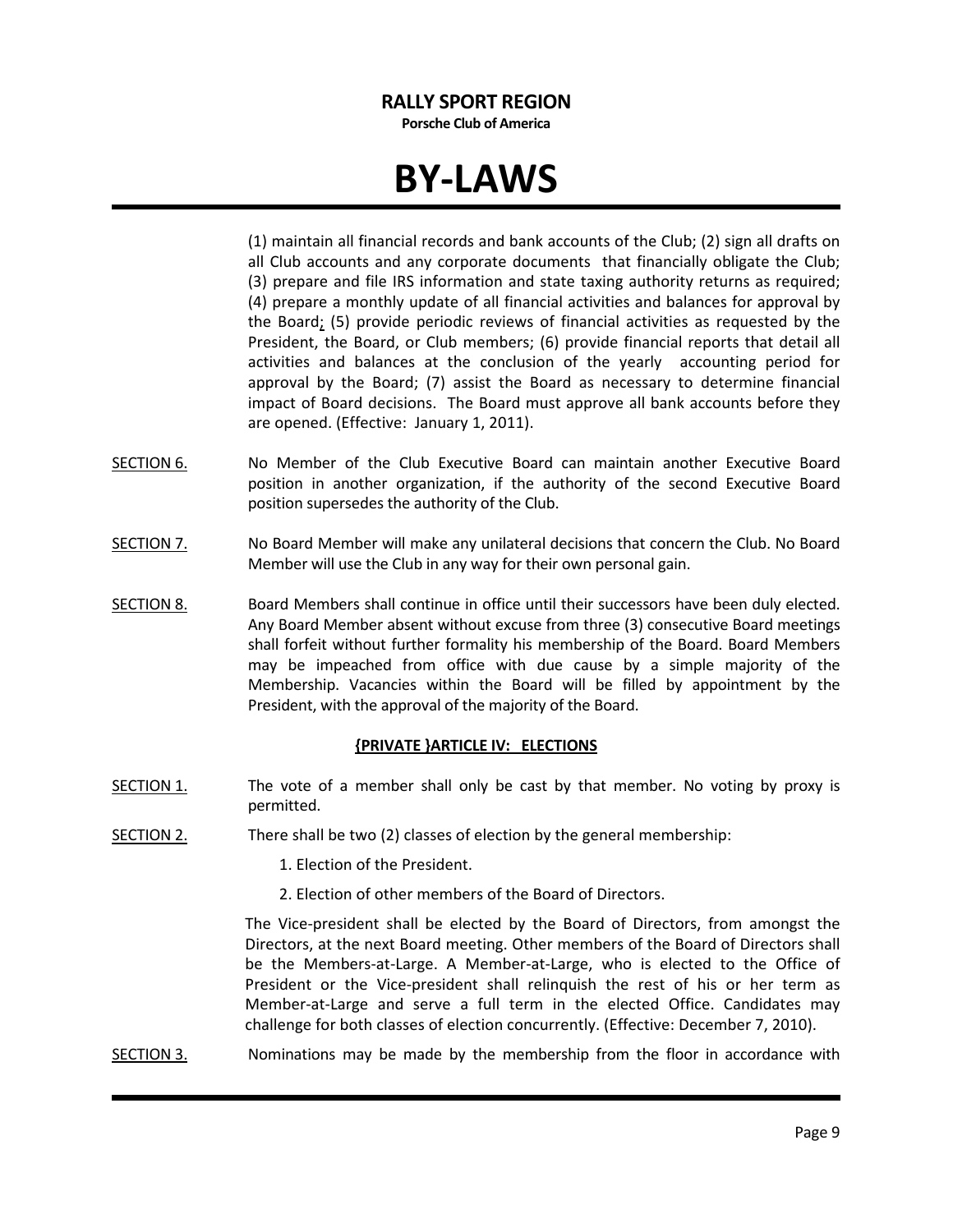Porsche Club of America

### BY-LAWS

parliamentary procedure at the monthly Board meeting held three (3) months prior to the date established for the A.G.M. meeting, or in writing to the Secretary on or before the date of that Board meeting.

- SECTION 4. The Secretary shall prepare and mail to each Club Member at least thirty (30) day before the Annual General Membership Meeting an election ballot packet, which shall consist of a ballot, a profile of each candidate, and balloting instructions. A candidate profile shall contain a summary of the candidate's PCA activity, qualifications and general information. The candidate profile shall not exceed 250 words in length and shall be authored by the candidate or his or her representative.
- SECTION 5. All ballots shall be delivered by: (a) mail, (b) in person at the Annual General Membership meeting, or (c) electronically via email. Club Members must sign paper ballots (whether delivered by mail or in person), along with their PCA Membership identification number. Members who chose to vote electronically do not have to sign their ballots, but they do have to include their PCA Membership identification number with their electronic ballot. Electronic ballots shall be sent to "secretary@rsrpca.org." The ballot also shall provide a space for the vote of as Affiliate Member. Any Club Member shall be entitled to write in the name of another Club Member in good standing as his or her choice of for an office. (Effective: October 4, 2011).
- SECTION 6. An Election Committee shall oversee each election to certify the validity of the election and ballots and to report results to the Membership. The Election Committee shall consist of the Secretary, who shall act as the Election Chairperson, and two other Active Members selected by the Secretary. The Secretary shall not select an Officer, Director, or candidate to serve on the Election Committee. (Effective: October 4, 2011).
- SECTION 7. Club Members who cast their ballots by mail or electronically via email must ensure that their ballots are in the hands of the Election Chairperson at least two calendar days before the Annual General Membership meeting. Late ballots will not be counted. All ballots shall be considered secret and only the Election Chairperson shall have access to them. (Effective: October 4, 2011).
- SECTION 8. The Election Chairperson shall tally the votes at the Annual General Membership Meeting. The other two members of the Election Committee members shall verify the accuracy of the tally. Unsigned paper ballots (whether delivered by mail or in person) and any ballots not containing a Club Member's PCA membership identification number shall not be counted. The Election Chairperson shall announce the results of the election at the Annual General Membership meeting, along with publishing the results in the Club's official magazine. (Effective: October 4, 2011).